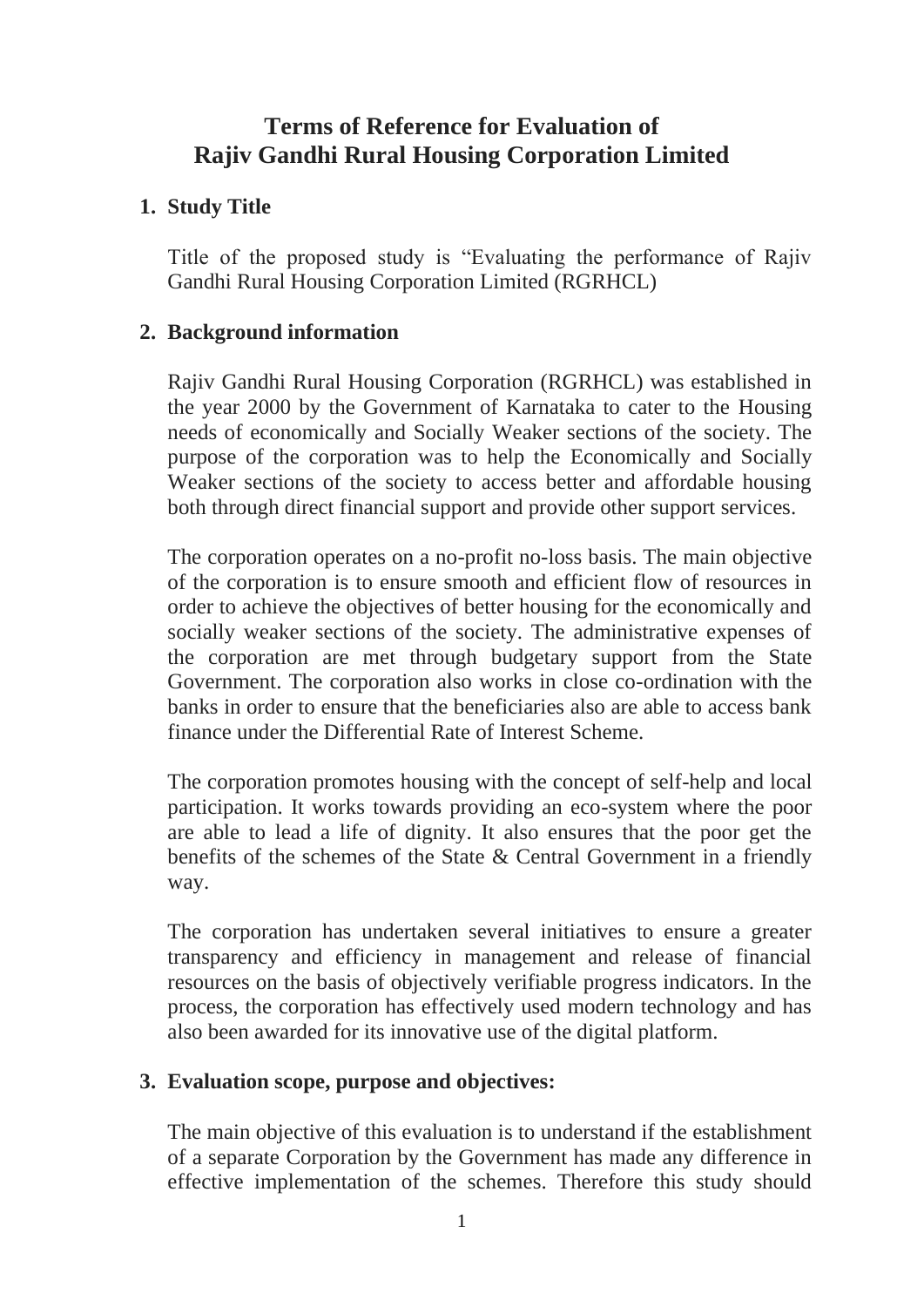bring out the uniqueness in implementing of the schemes by the Corporation, its significance and also review its weakness and failings in order to provide a positive feedback for greater effectiveness and relevance to the target segment of population.

#### **4. Evaluation questions process :**

Based on the above objectives, the terms of the study are framed as below (without any order of preference/importance):

- a.What is the amount of loan given (year wise) and year wise outstanding amount since inception and how much is recovered so far from beneficiaries?
- b. What is the beneficiary friendly recovery mechanism evolved? How far has it helped in recovery of loan from beneficiaries?
- c. What is the average time taken to construct one house? Is it changing over years? Is the time taken significantly different between urban and rural areas? If so, why?
- d. What is the action taken by the Corporation to have convergence between other schemes of Government like water supply, sanitation etc to ensure effective utilization of resources and providing all facilities for proper living to beneficiaries?
- e. What is the condition of houses today that were constructed 10 years ago, 5 years ago and 2 years ago?
- f. Is the house occupied as on date? Who lives in the house? Whether beneficiary or non-beneficiary? Is it rented or leased?
- g. What is the expected life of a house as examined by competent qualified engineer?
- h. All the above questions to be explained separately for rural and urban housing programmes and major differences pointed out.
- i. Examine the schemes as articulated by the State & Central Government in detail, particularly the intent, the resource availability, the size of the problem and the timeframe in which the problem on the housing needs of the economically and socially weaker sections of the rural poor to be addressed.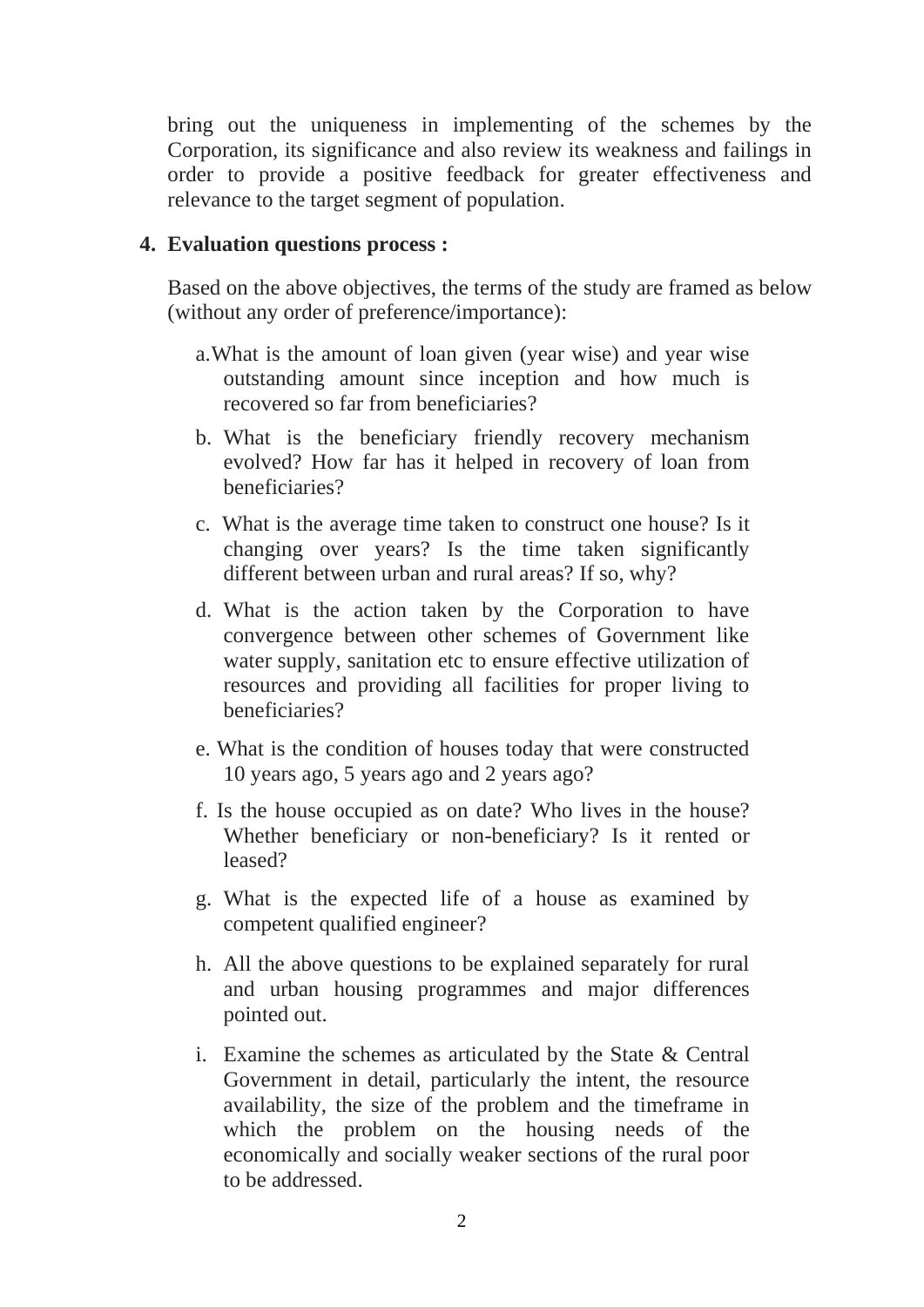- j. Examine the current arrangement in implementation of the schemes, how it is benefiting the intended beneficiaries.
- k. Examine the process followed in detail, understand the role of multiple players - local self governments, bankers, employees, nodal officers; and see how the benefits could be made available to the intended beneficiaries in a manner that is friendly and hassle free.
- l. Examine the critical factors that constrain the scheme from operating most efficiently - the factors broadly being divided into internal processes and practices and also issues with other participating agencies.
- m. Examine scope for better transparency and objectivity in the entire process to avoid adverse usage of any aspect of the scheme.
- n. What is the perception of beneficiaries about the scheme, beneficiary selection mechanism, and quality of construction, design of the house etc.,

### **5. Evaluation Methodology:**

- a. Take at least 300 houses in each district per year such that all taluks are represented with stratified sampling application to cover housing for Ashraya, Indira Aawas Yojane , Basava Vasati Yojane, Vajpayee Housing and Programmes for Special Occupational Groups.
- b. The resource person will gather all the relevant data from the Corporation, the design of the schemes, the process flow, the co-ordination mechanisms. In the process the researcher will clearly identify the bottlenecks that are causing delays and difficulties for the beneficiaries.
- c. The resource person will speak to a wide range of people, not only within the corporation, but also people from local self governments, beneficiaries, bankers, and others in order to understand how the processes identified in (b) above is helping or causing difficulty for the beneficiaries.
- d. The resource person will use these inputs to give recommendations on a better and more efficient process that will ensure that the transaction flows are minimised, the pipeline transaction costs are reduced, the transparency and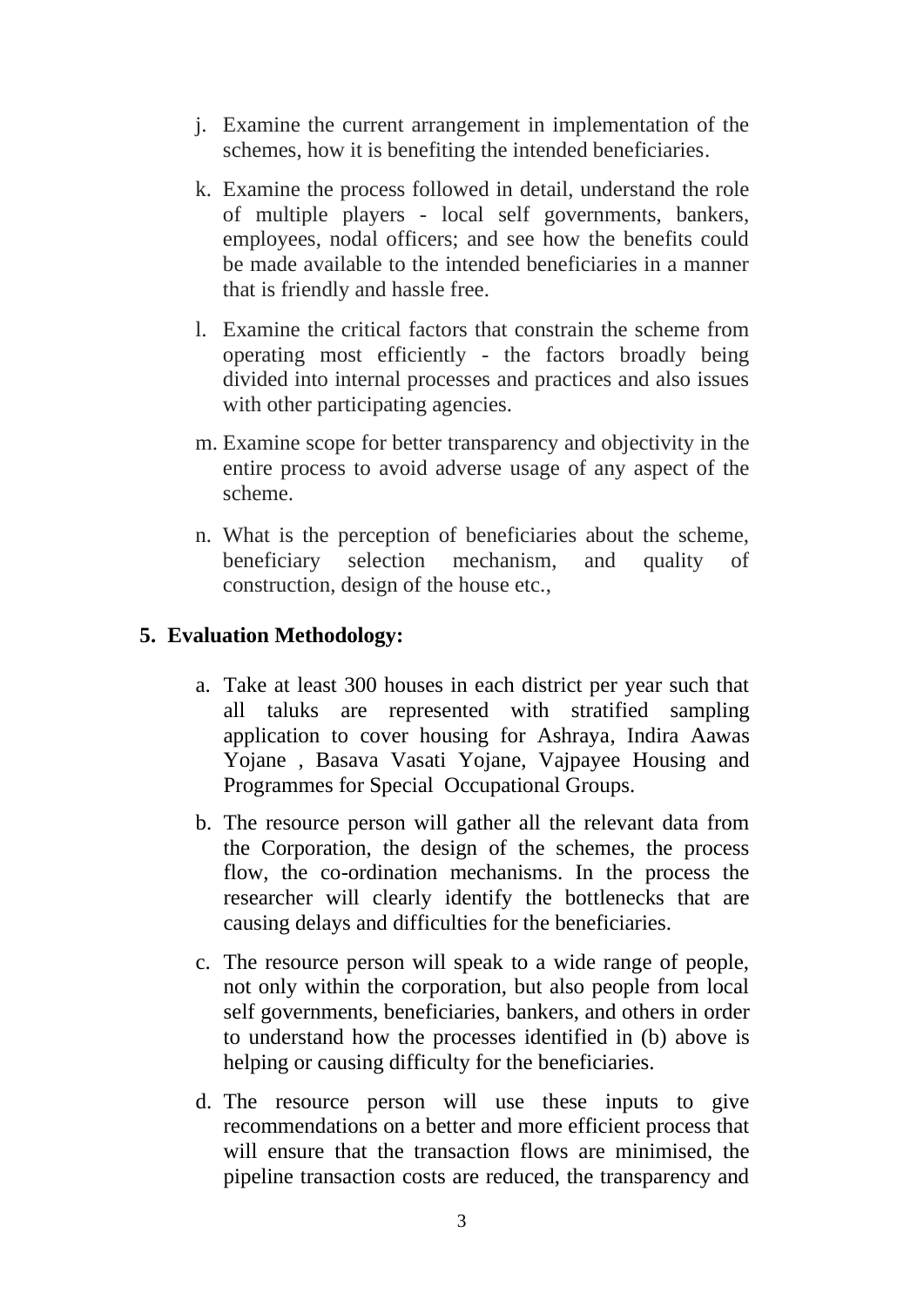objectivity increased and improved and finally the efficiency of the corporation as a whole improves. The researcher will also provide some measures on which the effectiveness of the implementation of the recommendations can be measured.

#### **6. Deliverables and time Schedule**

RGRHCL will provide the required information and data to the resource person and the following timelines and deliverables are expected:

- a. Work plan submission within one month after the release of the contract sum.
- b. Primary data collection, interviews with people and agencies concerned – within three months after the work plan is approved by KEA.
- c. Draft evaluation report submission within one month after completing the data collection and interviews. This report will be submitted for approval by a joint team of KEA and line department/agency officers.
- d. Final report submission within one month after the draft report is approved

Excluding the time taken for approval, the study will be completed within 6 months.

### **7. Cost and schedule of budget releases:**

KEA may fix the evaluation cost in consultation with RGRHCL. Output based budget release by the RGRHCL shall be as follow:

- a. The **first instalment** of Consultation fee amounting to 30% of the total fee shall be payable **as advance** to the Consultant after the approval of the inception report, but only on execution of a Bank guarantee of a scheduled nationalized bank valid for a period of at least 12 months from the date of issuance of advance.
- b. The **second instalment** of Consultation fee amounting to 50% of the total fee shall be payable to the Consultant after the approval of the Draft report.
- **c.** The **third and final instalment** of Consultation fee amounting to 20% of the total fee shall be payable to the Consultant after the receipt of the10 hard and 3 soft copies of the final report in the form and presentation style approved by the KEA. Three hard and one soft